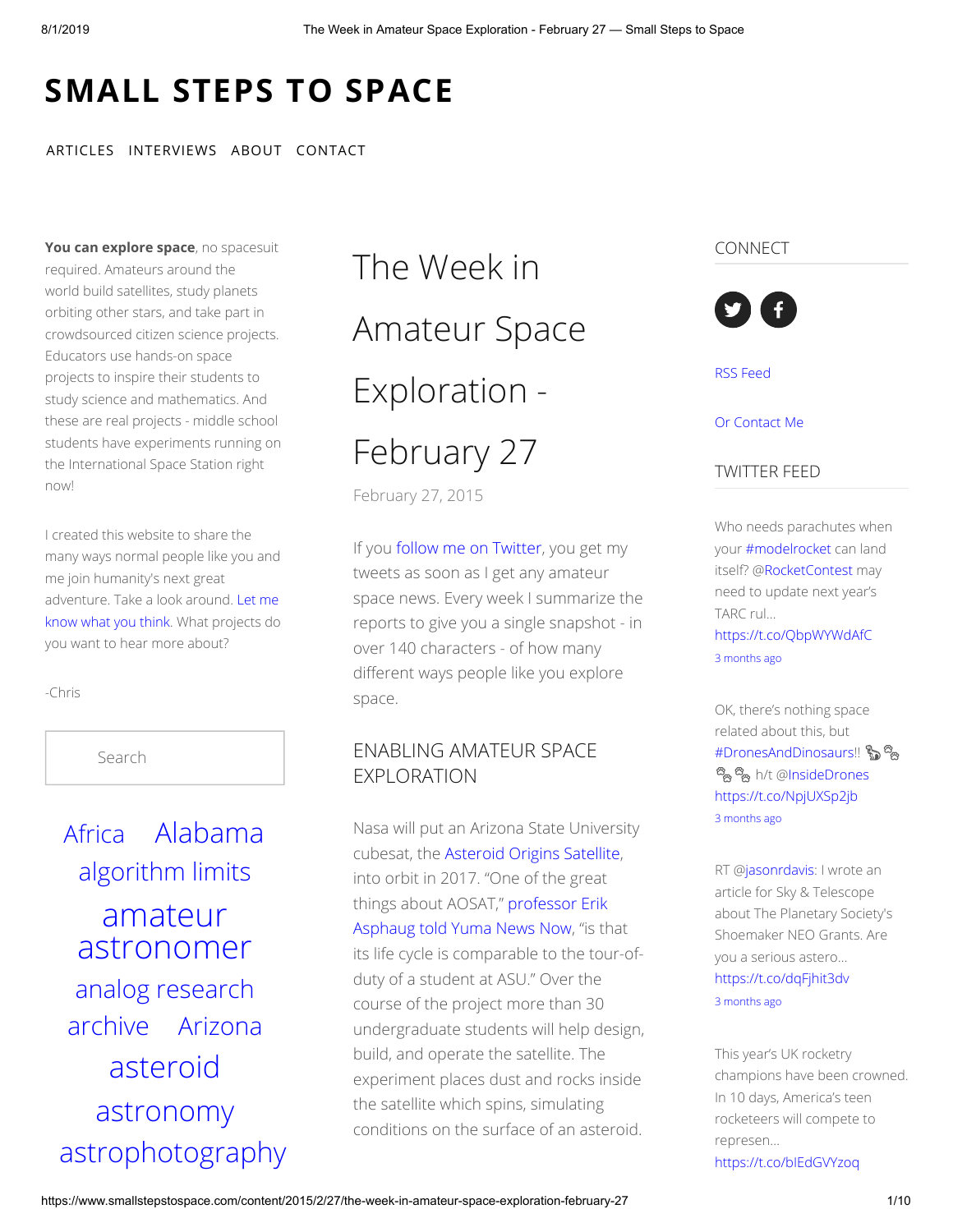[aurora](https://www.smallstepstospace.com/content/tag/aurora) [Australia](https://www.smallstepstospace.com/content/tag/Australia) [balloon](https://www.smallstepstospace.com/content/tag/balloon) [California](https://www.smallstepstospace.com/content/tag/California) [Canada](https://www.smallstepstospace.com/content/tag/Canada) [cansat](https://www.smallstepstospace.com/content/tag/cansat) [cause](https://www.smallstepstospace.com/content/tag/cause) citizen [science](https://www.smallstepstospace.com/content/tag/citizen+science) [coding](https://www.smallstepstospace.com/content/tag/coding) [Colorado](https://www.smallstepstospace.com/content/tag/Colorado) [comet](https://www.smallstepstospace.com/content/tag/comet) [contest](https://www.smallstepstospace.com/content/tag/contest) [cosmic](https://www.smallstepstospace.com/content/tag/cosmic+ray) ray [crowdfunding](https://www.smallstepstospace.com/content/tag/crowdfunding) [crowdsourcing](https://www.smallstepstospace.com/content/tag/crowdsourcing)

[cubesat](https://www.smallstepstospace.com/content/tag/cubesat) [distributed](https://www.smallstepstospace.com/content/tag/distributed+computing) computing [earthquake](https://www.smallstepstospace.com/content/tag/earthquake) [education](https://www.smallstepstospace.com/content/tag/education) [Europe](https://www.smallstepstospace.com/content/tag/Europe) [exoplanet](https://www.smallstepstospace.com/content/tag/exoplanet) fi[reball](https://www.smallstepstospace.com/content/tag/fireball) [Florida](https://www.smallstepstospace.com/content/tag/Florida) [France](https://www.smallstepstospace.com/content/tag/France) [Georgia](https://www.smallstepstospace.com/content/tag/Georgia) [Germany](https://www.smallstepstospace.com/content/tag/Germany) [Hawaii](https://www.smallstepstospace.com/content/tag/Hawaii) [Idaho](https://www.smallstepstospace.com/content/tag/Idaho) [Illinois](https://www.smallstepstospace.com/content/tag/Illinois) [India](https://www.smallstepstospace.com/content/tag/India) [Ireland](https://www.smallstepstospace.com/content/tag/Ireland) [Israel](https://www.smallstepstospace.com/content/tag/Israel) [Italy](https://www.smallstepstospace.com/content/tag/Italy) [Jupiter](https://www.smallstepstospace.com/content/tag/Jupiter) [maker](https://www.smallstepstospace.com/content/tag/maker)

#### 8/1/2019 The Week in Amateur Space Exploration - February 27 — Small Steps to Space

**What does it mean for amateurs?** The \$100,000 AOSAT project may seem far from amateur, but it reflects the new world of relatively low-cost space science that gives undergraduate students hands-on experience with space research. Past space missions cost hundreds of millions of dollars and took a decade or more to complete. A student could earn both undergraduate and doctoral degrees without ever seeing the mission launch. Projects like the AOSAT - which is the first of many satellite ASU plans to build - will send graduating engineers and scientists into the workforce with real world experience. Employers will soon expect their new hires to have the background that ASU's students already have.

## EXPLORING DEEP SPACE



THE HUBBLE DEEP FIELD AS SEEN IN THE WORLDWIDE TELESCOPE. *SOURCE: [WORLDWIDE TELESCOPE](http://www.worldwidetelescope.org/)*

Vietnamese high school student Dang Hoang San built a community of 300 [student astronomers from the ground](http://tuoitrenews.vn/education/26121/meeting-a-vietnam-high-school-student-who-craves-astronomy) up, reported Tuoitrnews. San built his first telescope in 7th grade, founded an astronomy club in 8th grade. Now in 10th grade, San has helped club members build a dozen telescopes for

#### 3 [months](https://twitter.com/spacecasper/status/1126129215034683393) ago

RT [@nova\\_foresta](https://twitter.com/nova_foresta): Bright meteor/fireball exploding over southern England caught on video from Hampshire this morning at 02:48 GMT. <https://t.co/doUuPC8eex> 3 [months](https://twitter.com/spacecasper/status/1126126802831757312) ago

RT [@RocketContest:](https://twitter.com/RocketContest) 856ft in 42.42 seconds? @[sg\\_nasa\\_sl](https://twitter.com/sg_nasa_sl) is ready for the Final Fly-off!  $\mathcal{D}$ <https://t.co/cpNl147ALM> 3 [months](https://twitter.com/spacecasper/status/1125887525011066880) ago

In the you-learn-something-New-every-day category: the small size of the [#cubesat](https://twitter.com/#!/search?q=%23cubesat) was inspired by the packaging of… <https://t.co/GdaC76XMcm> 3 [months](https://twitter.com/spacecasper/status/1125835945796718592) ago

A Georgia high school is sending two teams of rocketmakers to this year's Team America Rocketry Challenge. The con…

<https://t.co/X1f6rH2Kbz> 3 [months](https://twitter.com/spacecasper/status/1125818577557188608) ago

An Inuit artist hopes his sealskin space suit inspires First Nations youth to pursue ambitious careers. Via [@cbc](https://twitter.com/cbc) <https://t.co/moCP1N4nru> 3 [months](https://twitter.com/spacecasper/status/1125801716480266241) ago

RT [@JenLucPiquant](https://twitter.com/JenLucPiquant): Netflix Stealth Dropped Chinese Sci-Fi Blockbuster The Wandering Earth This Weekend, and No One Noticed <https://t.co/5oaUwH4UBC> 3 [months](https://twitter.com/spacecasper/status/1125795450630492160) ago

RT [@DrJoVian:](https://twitter.com/DrJoVian) The free Introduction to Exoplanets course I co-wrote with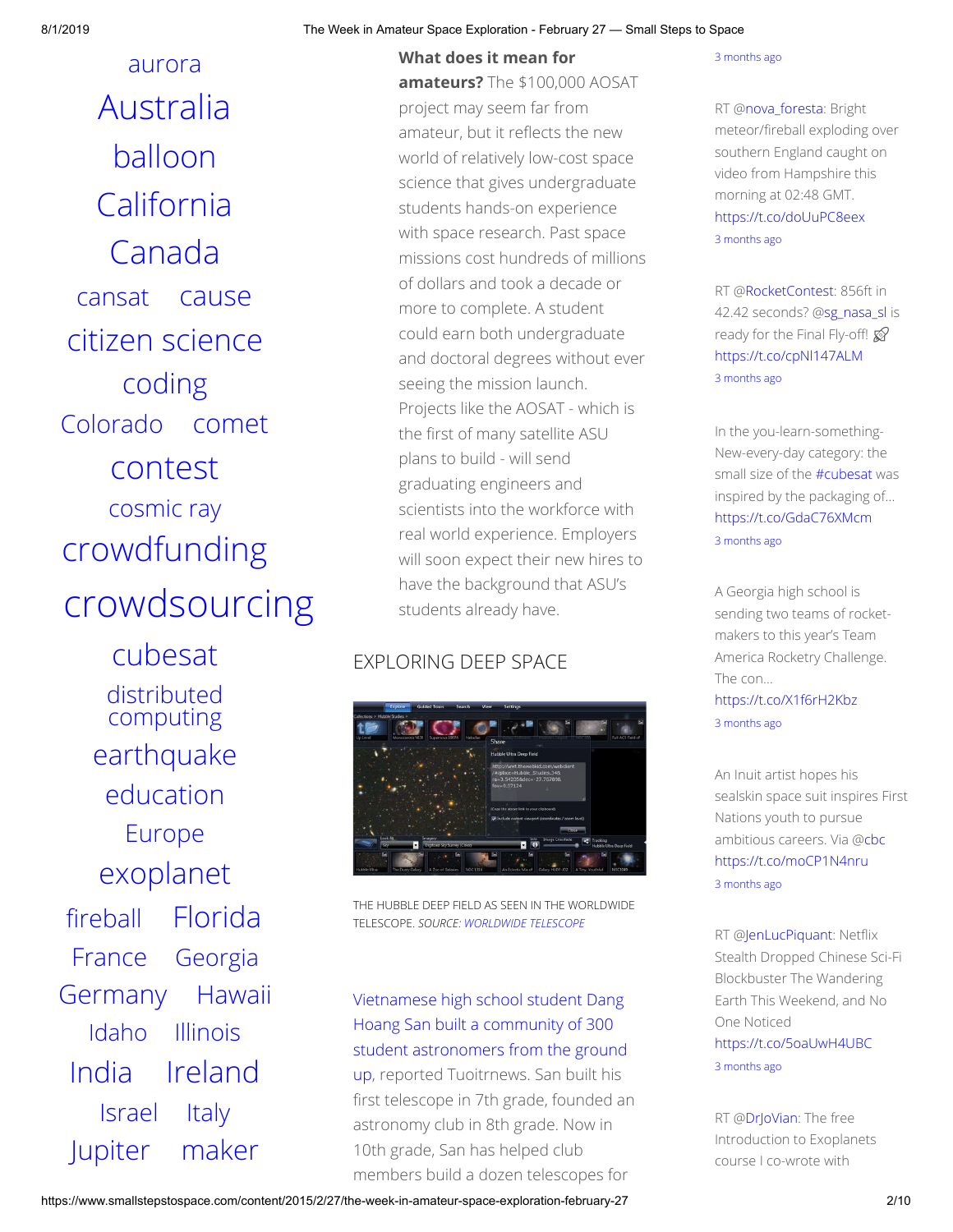[Mars](https://www.smallstepstospace.com/content/tag/Mars) [Mars](https://www.smallstepstospace.com/content/tag/Mars+One) One [Maryland](https://www.smallstepstospace.com/content/tag/Maryland) **[Massachusetts](https://www.smallstepstospace.com/content/tag/Massachusetts)** [meteor](https://www.smallstepstospace.com/content/tag/meteor) [Michigan](https://www.smallstepstospace.com/content/tag/Michigan) [microgravity](https://www.smallstepstospace.com/content/tag/microgravity) [Minnesota](https://www.smallstepstospace.com/content/tag/Minnesota) [Missouri](https://www.smallstepstospace.com/content/tag/Missouri) [model](https://www.smallstepstospace.com/content/tag/model+rocket) rocket [Montana](https://www.smallstepstospace.com/content/tag/Montana) [Moon](https://www.smallstepstospace.com/content/tag/Moon) [near space](https://www.smallstepstospace.com/content/tag/near+space) **[Netherlands](https://www.smallstepstospace.com/content/tag/Netherlands)** New [Jersey](https://www.smallstepstospace.com/content/tag/New+Jersey) New [Mexico](https://www.smallstepstospace.com/content/tag/New+Mexico) [New](https://www.smallstepstospace.com/content/tag/New+York) York New [Zealand](https://www.smallstepstospace.com/content/tag/New+Zealand) [Newsfeed](https://www.smallstepstospace.com/content/tag/Newsfeed) North [Carolina](https://www.smallstepstospace.com/content/tag/North+Carolina) [Ohio](https://www.smallstepstospace.com/content/tag/Ohio) [Oregon](https://www.smallstepstospace.com/content/tag/Oregon) [Pennsylvania](https://www.smallstepstospace.com/content/tag/Pennsylvania) [Poland](https://www.smallstepstospace.com/content/tag/Poland) [pro-am](https://www.smallstepstospace.com/content/tag/pro-am) pro-am benefits [radio astronomy](https://www.smallstepstospace.com/content/tag/radio+astronomy)

#### 8/1/2019 The Week in Amateur Space Exploration - February 27 — Small Steps to Space

half the price of manufactured telescopes.

Boston-area public broadcaster WGBH reported on the role of armchair [astronomers in its many forms. It](http://www.newsworks.org/index.php/local/the-pulse/78507-working-from-their-couches-amateur-astronomers-make-real-scientific-contributions) spoke with amateur astronomer Kevin Alton whose robotic telescope lets him search for asteroids and study variable stars. Yale University's Debra Fischer explained the role of citizen scientists in the search for exoplanets through the Planet Hunters crowdsourcing project.

Sky&Telescope featured another tool for armchair space explorers - the [WorldWide Telescope](http://www.worldwidetelescope.org/) project. The [feature article](http://www.skyandtelescope.com/sky-and-telescope-magazine/inside-april-2015-issue/) is only available to subscribers, but an [online supplement](http://www.skyandtelescope.com/sky-and-telescope-magazine/beyond-the-printed-page/use-world-wide-telescope/) discusses how the WWT is used for outreach and scientific research.

## EXPLORING THE SOLAR SYSTEM



THE MOONRIDER PROJECT WILL SEND HAWAIIAN HIGH SCHOOL STUDENTS' RESEARCH TO THE MOON. *SOURCE: PISCES*

Two Hawaiian high schools are working [with Nasa on an experiment that may go](http://www.hawaiinewsnow.com/story/28164226/two-hawaii-schools-selected-for-lunar-project-with-nasa) to the Moon, reported Hawaii News Now. Using technology developed at the Kennedy Space Center, the students experiment will use an electric field to clear lunar dust that falls on the experiment. The sharp dust grains in the [@saltburnlass](https://twitter.com/saltburnlass) is finally live on the [@OpenUniversity](https://twitter.com/OpenUniversity) web… <https://t.co/evOU3LM3o4> 3 [months](https://twitter.com/spacecasper/status/1125792609287335936) ago

RT [@erfmufn:](https://twitter.com/erfmufn) Well I think this may be the best deep space photo I've ever taken. NGC6188 "Fighting Dragons of Ara" in 2 hours wi…

<https://t.co/Opl3okcHZ5> 3 [months](https://twitter.com/spacecasper/status/1125772549537685505) ago

With [@ISSET\\_STEM](https://twitter.com/ISSET_STEM)'s expansion Down Under, Australian teens will get a chance to send science projects to the Interna… <https://t.co/bfWin97q0r>

3 [months](https://twitter.com/spacecasper/status/1125528919640346629) ago

Teens at an Oklahoma school district will spend the 2019- 2020 school year designing microgravity experiments. Exper… <https://t.co/xxk08Qvm1P>

3 [months](https://twitter.com/spacecasper/status/1125479845943762944) ago

A biology experiment designed by a 47-year-old community college student will head into space on this week's… <https://t.co/YeE2szRN12> 3 [months](https://twitter.com/spacecasper/status/1125463991793352704) ago

Undergraduates with the [@SIUE](https://twitter.com/SIUE) chapter of @[sedsusa](https://twitter.com/sedsusa) have set their caps on entering the [@Spaceport\\_Cup](https://twitter.com/Spaceport_Cup) highperforman… <https://t.co/nt8KwxC38W> 3 [months](https://twitter.com/spacecasper/status/1125447885401796609) ago

Design firm [@AISpaceFactory](https://twitter.com/AISpaceFactory) won @[NASAPrize'](https://twitter.com/NASAPrize)s contest to 3D print a habitat for [#Mars.](https://twitter.com/#!/search?q=%23Mars) A faculty-led team from… <https://t.co/QWcm4cWkrT> 3 [months](https://twitter.com/spacecasper/status/1125443858316140544) ago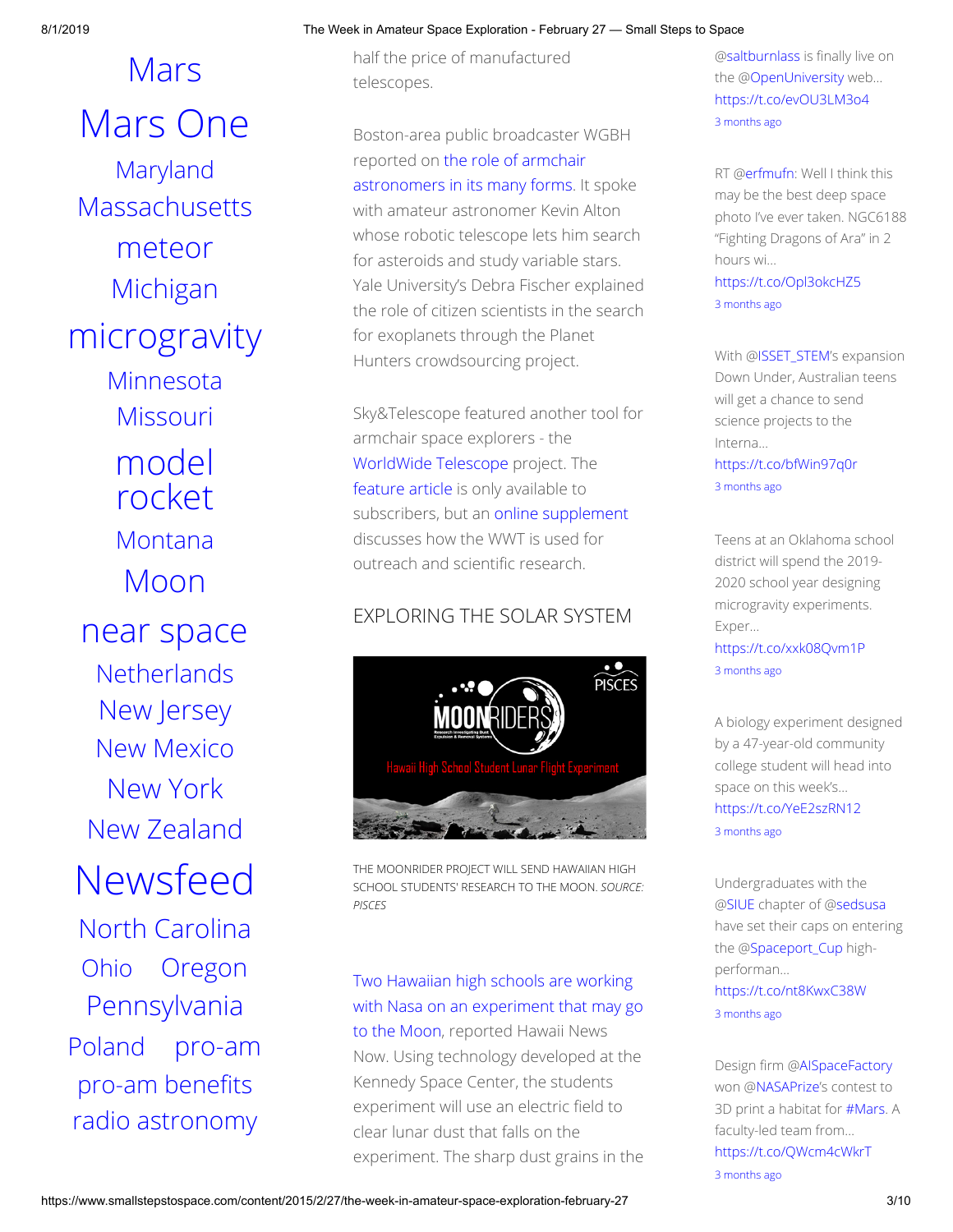remote [sensing](https://www.smallstepstospace.com/content/tag/remote+sensing) [robotic telescope](https://www.smallstepstospace.com/content/tag/robotic+telescope) [robots](https://www.smallstepstospace.com/content/tag/robots) [rocket](https://www.smallstepstospace.com/content/tag/rocket) [Russia](https://www.smallstepstospace.com/content/tag/Russia) [satellite](https://www.smallstepstospace.com/content/tag/satellite) satellite [imaging](https://www.smallstepstospace.com/content/tag/satellite+imaging) [satellite](https://www.smallstepstospace.com/content/tag/satellite+making) making [sensor-net](https://www.smallstepstospace.com/content/tag/sensor-net) [South](https://www.smallstepstospace.com/content/tag/South+Africa) Africa South [Carolina](https://www.smallstepstospace.com/content/tag/South+Carolina) space [tourism](https://www.smallstepstospace.com/content/tag/space+tourism) [Spain](https://www.smallstepstospace.com/content/tag/Spain) [status-active](https://www.smallstepstospace.com/content/tag/status-active) [STEM](https://www.smallstepstospace.com/content/tag/STEM) [storm-spotting](https://www.smallstepstospace.com/content/tag/storm-spotting) [suborbital](https://www.smallstepstospace.com/content/tag/suborbital) [supernova](https://www.smallstepstospace.com/content/tag/supernova) [teachers](https://www.smallstepstospace.com/content/tag/teachers+learn) learn [Texas](https://www.smallstepstospace.com/content/tag/Texas) [UAE](https://www.smallstepstospace.com/content/tag/UAE) United [Kingdom](https://www.smallstepstospace.com/content/tag/United+Kingdom) [USA](https://www.smallstepstospace.com/content/tag/USA) [variable](https://www.smallstepstospace.com/content/tag/variable+star) star [Virginia](https://www.smallstepstospace.com/content/tag/Virginia) [Washington](https://www.smallstepstospace.com/content/tag/Washington)

#### 8/1/2019 The Week in Amateur Space Exploration - February 27 — Small Steps to Space

lunar regolith created problems for Nasa's Apollo astronauts and would pose a challenge for future explorers. The Pacific International Space Center for Exploration Systems will help the students develop their experiment which will ride on a Google Lunar XPrize lander in a few years.

## [High school students at Trinity Christian](http://www.dallasnews.com/news/community-news/park-cities/headlines/20150226-tca-astronomy-students-use-software-to-chase-asteroids-wonder-what-exactly-is-out-there.ece) Academy are searching for asteroids,

reported the Dallas Morning News. They use data collected by professional observatories in Hawaii to trace the path of asteroids through the Solar System. The International Astronomical Union gave one of the asteroids they spotted provisional status as a discovery. Should it be confirmed, the IAU will list the students as the discoverers.

Meteors and falling rocket parts streaked across the United States this week, spawning hundreds of reports the American Meteor Society. More than 230 people reported a large meteor [passing over Georgia and Florida earl](http://www.amsmeteors.org/2015/02/florida-fireball-with-boom/)y in the week. The Suwanee Democrat cited [experts who think meteorites may have](http://www.suwanneedemocrat.com/news/meteor-may-have-landed-in-georgia-meteor-society-states/article_6dad7b8e-bc33-11e4-a36c-3bacc7b46829.html) landed in southern Georgia. Later in the week more than 140 people reported the fireball created by a Chinese rocket as it re-entered the atmosphere and disintegrated over the western United States and Canada.

## EXPLORING THE PLANET EARTH



As [@uaespaceagency](https://twitter.com/uaespaceagency) ramps up it's ambitious exploration plans, it is playing the long game by engaging Emirati youth… <https://t.co/ecUEhf9msM> 3 [months](https://twitter.com/spacecasper/status/1125436560898502656) ago

More fallout from last year's government shutdown. This is why we can't have shiny things in space... Via… <https://t.co/nnzWilv3Dj> 3 [months](https://twitter.com/spacecasper/status/1125431528085962752) ago

Wednesday is the United Kingdom Youth Rocketry Challenge. Teens across Britain will gather to launch the… <https://t.co/OXu5wvAmNj> 3 [months](https://twitter.com/spacecasper/status/1125424877459070976) ago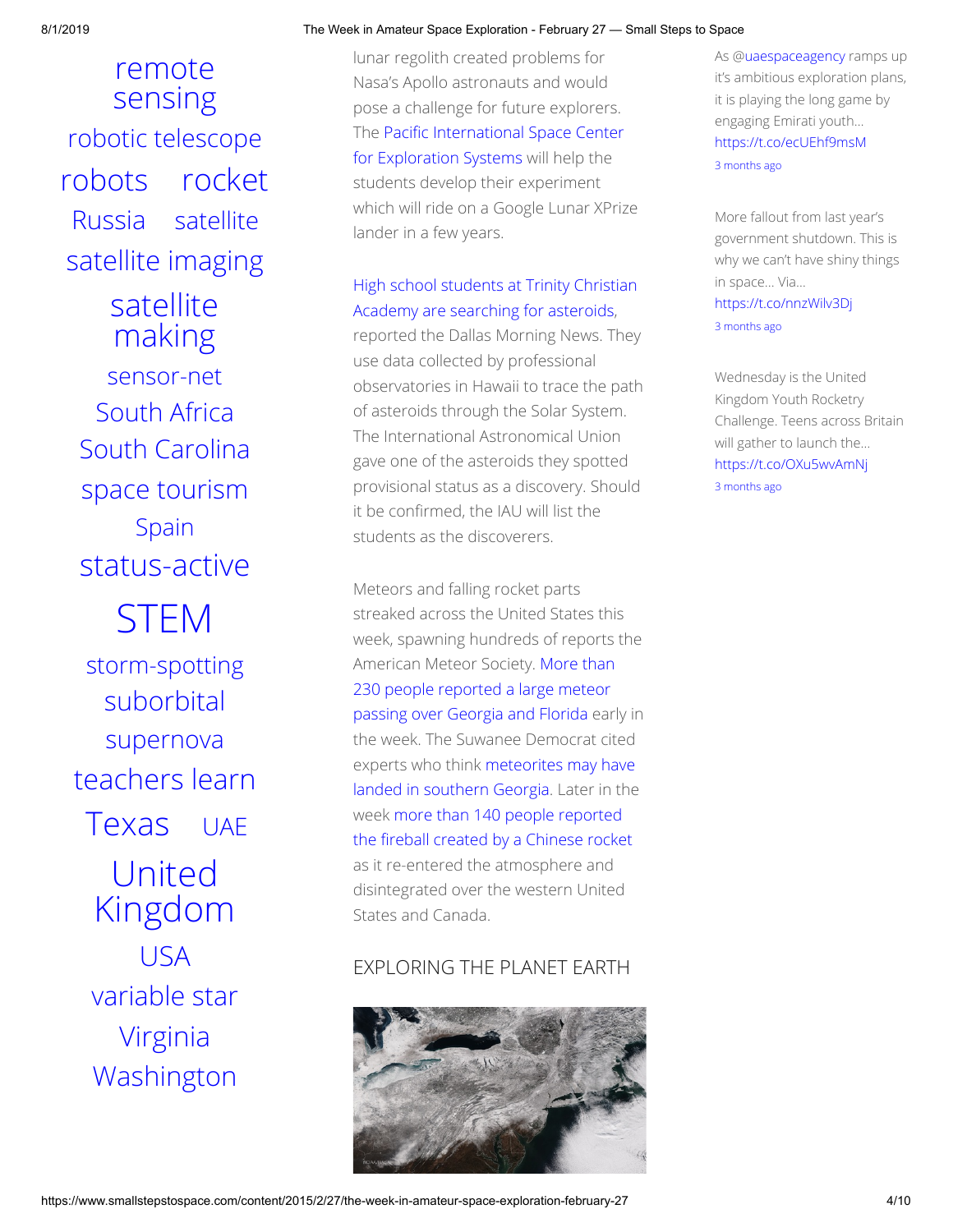## [weather](https://www.smallstepstospace.com/content/tag/weather) [weather](https://www.smallstepstospace.com/content/tag/weather-spotting)spotting

8/1/2019 The Week in Amateur Space Exploration - February 27 — Small Steps to Space

EVEN WITH ALL OF THE TECHNOLOGY AT NOAA'S DISPOSAL, SOMETIMES YOU NEED THE HUMAN EYE TO FILL IN THE GAPS. DURING SEVERE WEATHER, STORM-SPOTTERS IN NOAA'S SKYWARN PROGRAM REPORT THE GROUND TRUTH OF WHAT'S HAPPENING WHERE RADARS CAN'T SEE. *CREDIT: NOAA/NASA*

[Ardusat](https://www.ardusat.com/) is a science education program that lets students program satellites in orbit to gather data about Earth. Beehive [Startups reported that Ardusat received](http://beehivestartups.com/blog/ardusat-secures-1m-seed-funding/) \$1,000,000M in financing to expand its operations. The money will help Ardusat [to create an online platform so schools](https://www.edsurge.com/n/2015-02-25-ardusat-raises-1m-to-bring-outer-space-to-the-classroom) can share the data from their experiments, reported EdSurge.

[Digital Globe](https://www.digitalglobe.com/) is the power behind many non-profit organizations that use satellite imaging to make the world a better place, from fighting atrocities in Sudan to tracking oil spills in the Gulf of [Mexico. NetHope will conduct a webinar](http://solutionscenter.nethope.org/webinars/view/digitalglobe-on-their-seeing-a-better-world-program) March 3 to teach non-profits and NGO's how to use satellite imaging to support their causes.

In preparation for the summer thunderstorm season the National Weather Service is conducting [Skywarn](http://www.nws.noaa.gov/skywarn/) training sessions across the country. Skywarn coordinates more than 200,000 volunteer storm-spotters who help the NWS overcome the limits of radar technology through the power of the human eye. Meteorologist Brandi Hughes explained to TV station KETK [that weather radar only lets them see](http://www.ketknbc.com/news/storm-spotter-training-helps-provide-quicker-weath) what's happening 8,000 feet above eastern Texas. Michigan's Daily Telegram spoke with meteorologist Richard Pollman who explained that the NWS needs storm-spotters "to see what is [going on below the cloud line. Spotte](http://www.lenconnect.com/article/20150223/NEWS/150229601/-1/opinion)rs can tell us hail size, and when we can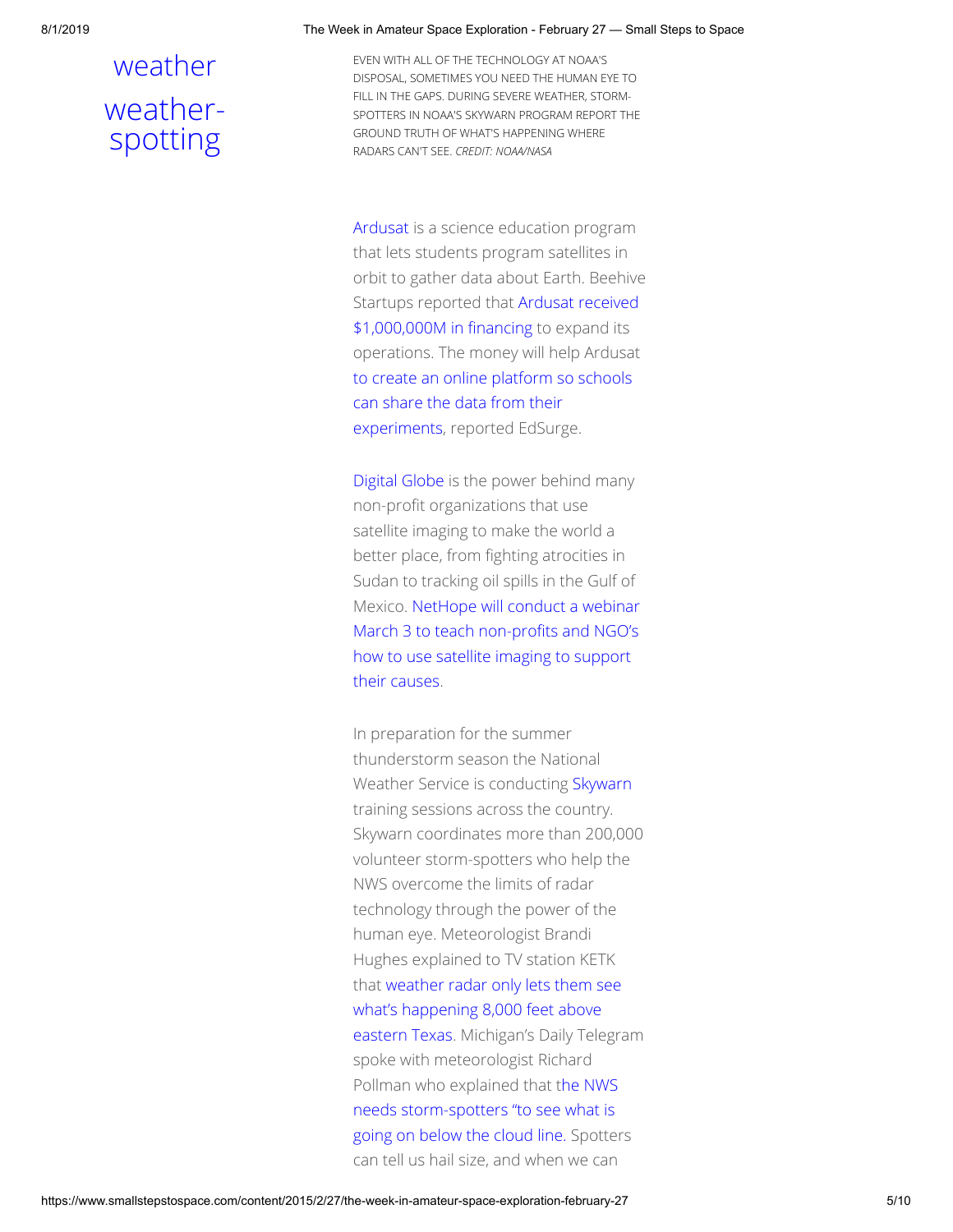see wind, we need to know how strong it is."

## AMATEURS IN MICROGRAVITY



[Nasa picked 19 undergraduate students](http://www.nasa.gov/press/2015/february/nasa-invites-student-teams-to-go-underwater-for-micro-g-next/) to design tools for astronauts to use on an asteroid mission. The contest is part of Nasa's Microgravity [University program th](https://microgravityuniversity.jsc.nasa.gov/index.cfm)at gives

undergraduates hands-on experience doing work for the space agency. The students will get to see their work tested by astronauts in Johnson Space [Center's Neutral Buoyancy](http://dx12.jsc.nasa.gov/site/index.shtml) Laboratory. Boise State University reported that its team would design a [tool to grab samples from the surface of](http://news.boisestate.edu/update/2015/02/25/boise-state-team-selected-nasa-micro-g-program/) an asteroid.

7th grade students at Colleton County [Middle School were part of the Student](http://ssep.ncesse.org/) Spaceflight Experiment Program's Mission 6. The students' research studied microgravity's effect on spoiled milk, but their experience was more challenging than they expected. The explosion of Orbital Science's Antares launch vehicle destroyed all of the Mission 6 experiments last year. Last minute scrambling by the students, SpaceX, Nanoracks, and Nasa sent replacement experiments to the space station in January and brought them [back this month. "It's been an amazing](http://www.colletontoday.com/news/cms-experiment-returns-to-earth-news-the-press-and-standard/article_8cbdf174-b78e-11e4-8aeb-bfee4d44c701.html) adventure and an experience we will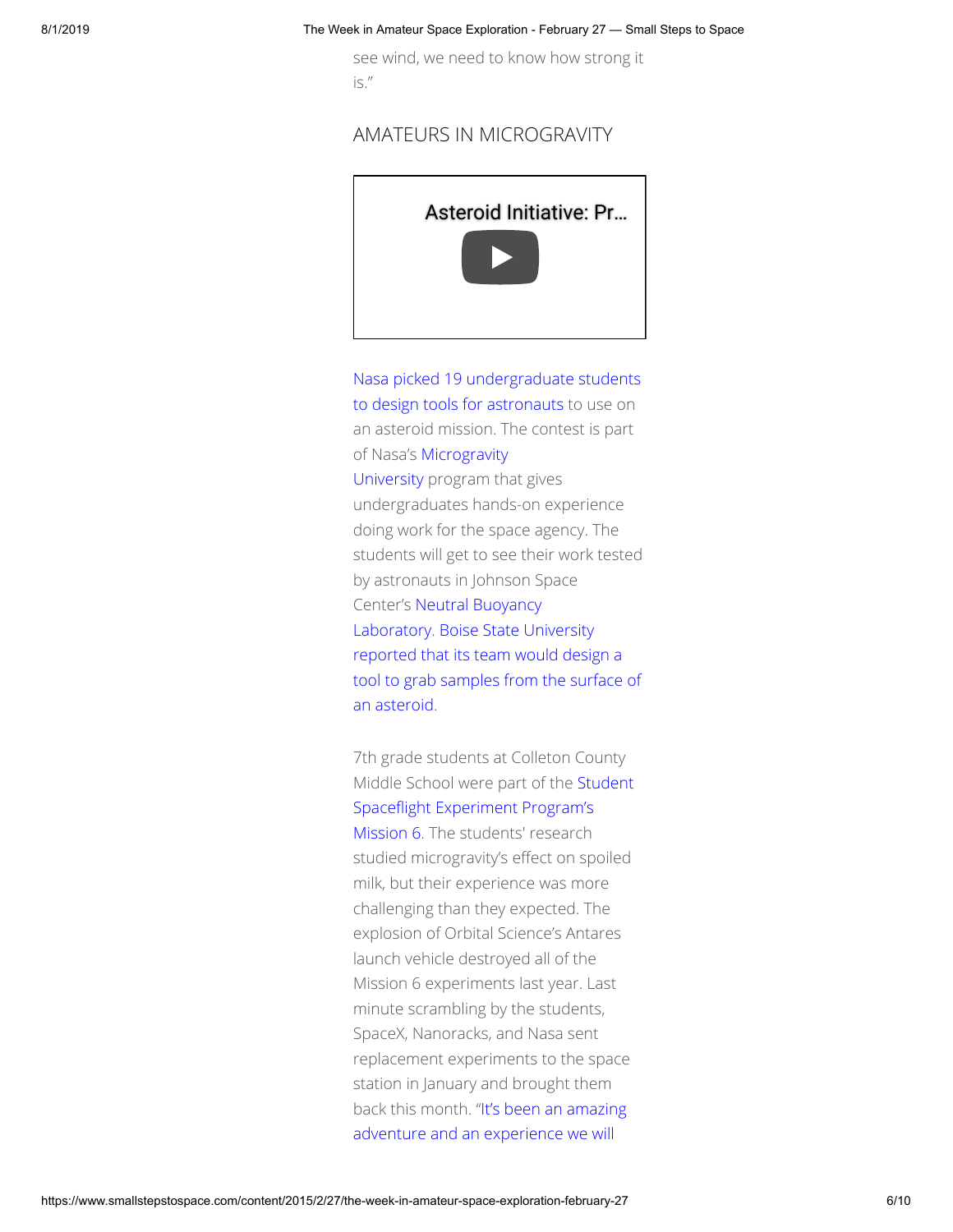[never forget," Megan DeWitt told](http://www.colletontoday.com/news/cms-experiment-returns-to-earth-news-the-press-and-standard/article_8cbdf174-b78e-11e4-8aeb-bfee4d44c701.html) Colleton Today.

The SSEP's Mission 7 will launch more experiments this spring. High school [students in Minnesota are preparing to](http://www.northlandsnewscenter.com/news/local/Marshall-students-to-launch-frog-embryo-experiment-into-space-293938911.html) study the effect of microgravity on frog embryos' development, reported the Northland News Center. Radio station WDDE reported that more than 1,300 students in Delaware participated in the SSEP. The Caravel Academy will study the effect of microgravity on fruit fly [larvae while Caesar Rodney High Sch](http://www.wdde.org/73661-caravel-students-sending-experiment-space)[ool](http://www.wdde.org/73554-caesar-rodney-track-de-high-school-send-experiment-space) will investigate how well an enzyme breaks down hydrogen peroxide.

Nasa will put an Arizona State University cubesat, the [Asteroid Origins Satellite,](https://asunews.asu.edu/20140422-asteroid-origins-satellite) into orbit in 2017. "One of the great [things about AOSAT," professor Erik](http://www.yumanewsnow.com/index.php/news/arizona/9810-asu-students-assist-in-launching-nanosatellite-into-space) Asphaug told Yuma News Now, "is that its life cycle is comparable to the tour-ofduty of a student at ASU." Over the course of the project more than 30 undergraduate students will help design, build, and operate the satellite. The experiment places dust and rocks inside the satellite which spins, simulating conditions on the surface of an asteroid.

### MAKING SPACESHIPS

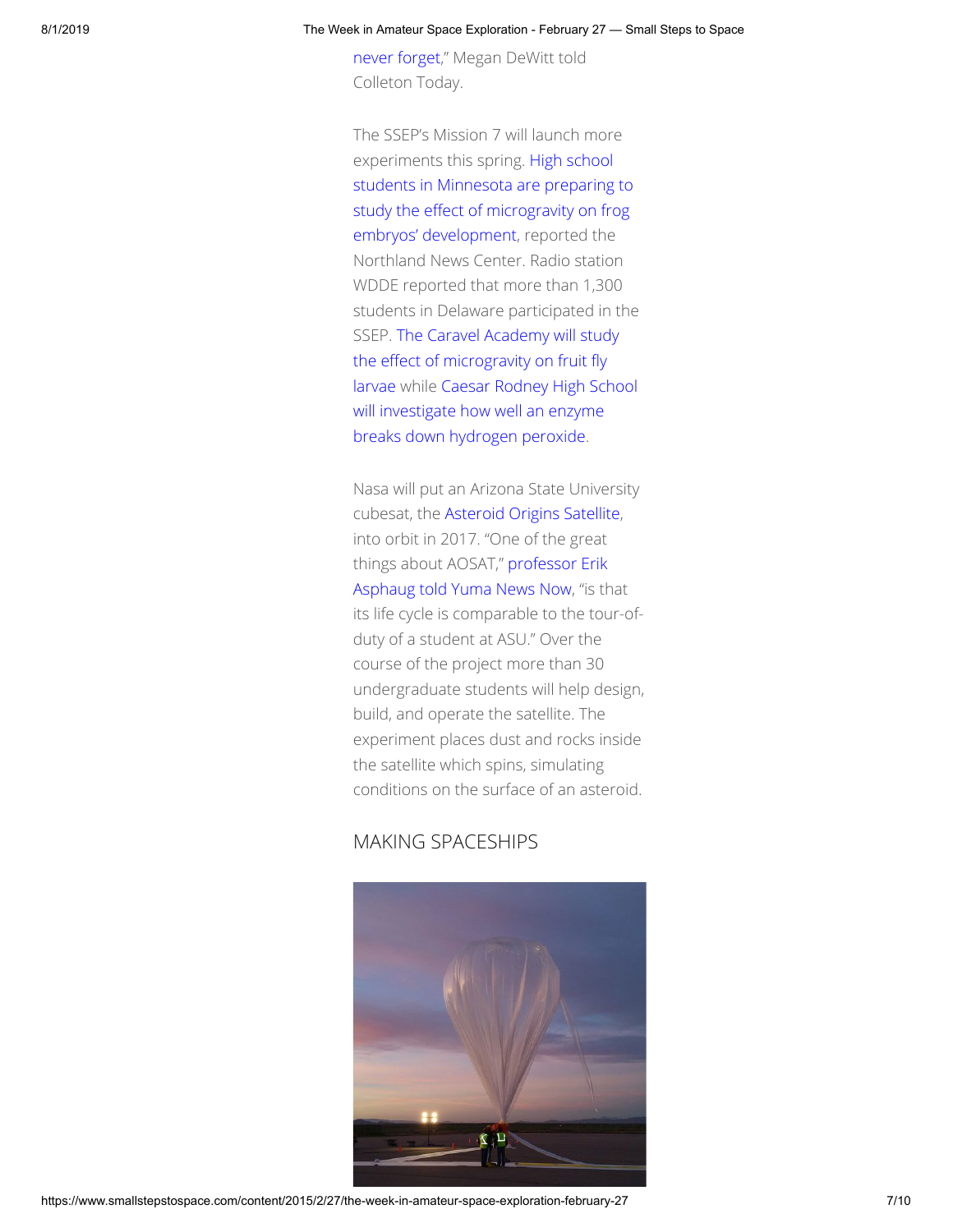WORLD VIEW PREPARES FOR A RECORD-BREAKING TEST FLIGHT THAT CARRIED STUDENT-BUILT EXPERIMENTS INTO NEAR SPACE: *SOURCE: WORLD VIEW*

World View, the company that plans to offer tourist balloon flights into near space, conducted the first-ever test of a wing-shaped parachute from 30 kilometers. Tagging along for the ride were experiments built by students at Montana State University. The students tested high-definition video [links and a radiation-resistant computer](http://www.fairfieldsuntimes.com/news/article_193508a2-bc5f-11e4-96ee-af7cb3a0e533.html), reported the Fairfield Sun-Times.

[The volunteers at California Near Space](http://www.cnsp-inc.com/) Program launched their 22nd highaltitude balloon mission on Monday. By Friday it had crossed the Atlantic, passed over the UK and France, and crossed into Spain before powering down for the night. Forecasts expect the balloon to shift direction over North Africa and head towards Greece and Turkey.

Amateur radio enthusiasts help the CNSP track the balloon during its roundthe-world journey.



[#CNSP22](https://twitter.com/hashtag/CNSP22?src=hash) now over western FR, perhaps in range of srn Italy/Greece [#hamradio](https://twitter.com/hashtag/hamradio?src=hash) ops tomorrow? [@K6RPT](https://twitter.com/K6RPT)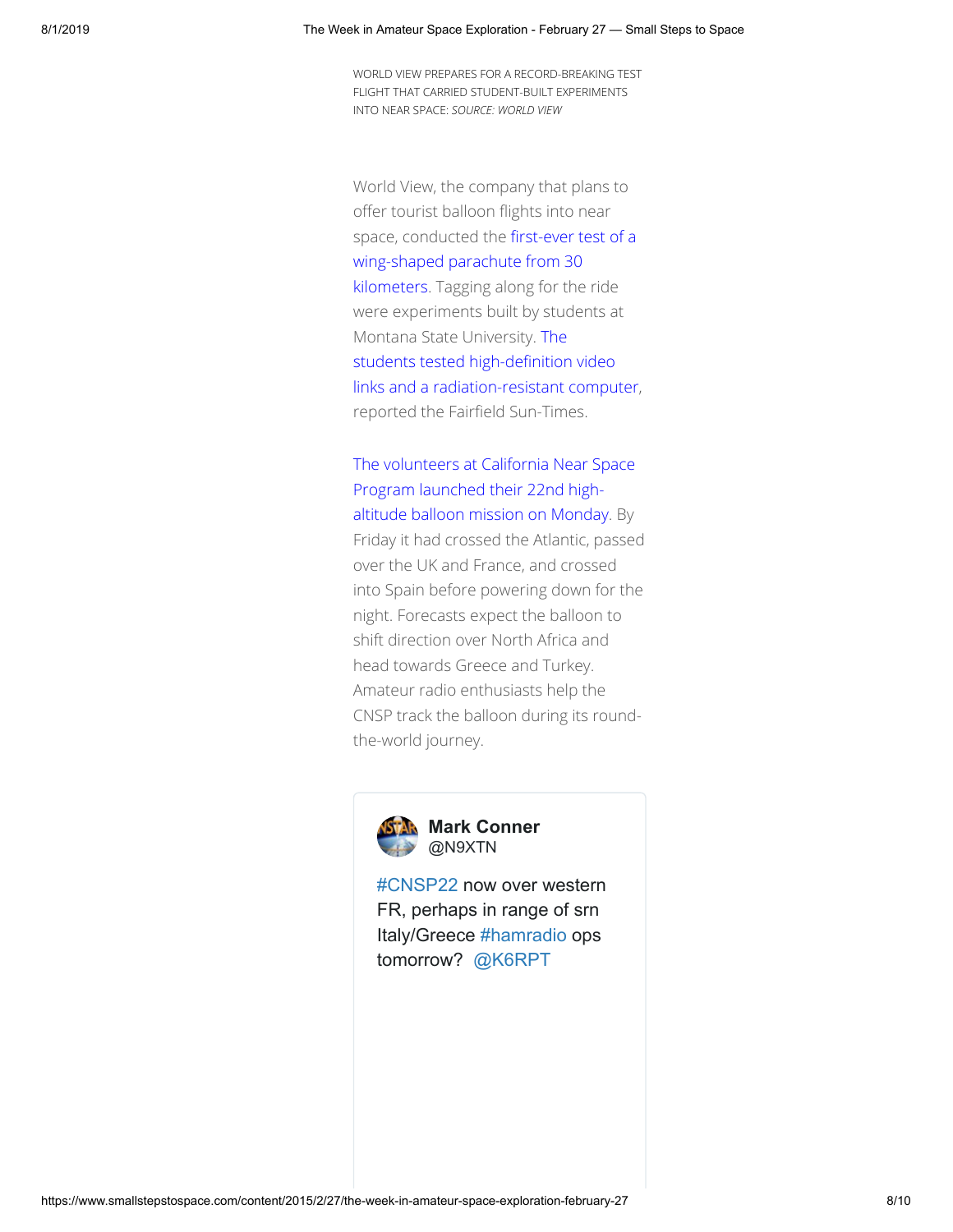[2](https://twitter.com/intent/like?tweet_id=571316996433776640) [7:32 AM - Feb 27, 2015](https://twitter.com/N9XTN/status/571316996433776640)

[See Mark Conner's other](https://twitter.com/N9XTN) **Tweets** 

Two lads from Essex read about near [space ballooning and decided "to give it](http://www.brentwoodgazette.co.uk/Warley-friends-1k-project-propel-helium-rocket/story-26037583-detail/story.html) a go", reported the Brentwood Gazette. With a little Raspberry Pi, a few GoPro cameras, the Essex Space Agency will send its Project Helium Tears into the stratosphere this spring. "It is good fun. It beats just going to a pub all the time."

#### [Southern rocketeers will gather for Grits](http://www.gritslaunch.com/)

- Georgia Rockets In The Sky - this weekend. The FAA granted a waiver for model rocket launches as high as 20,000 feet. The Valdosta Daily Times reported [that schools from across Berrien County](http://www.valdostadailytimes.com/news/local_news/nd-annual-georgia-rockets-in-the-sky-grits-winternationals-returns/article_eb7d3914-bbb6-11e4-848e-772d0c1e2e18.html) have built more than 140 rockets to launch at the event.

The Register highlighted a more [ambitious rocket project - the Bo](http://www.theregister.co.uk/2015/02/26/boston_uni_suborbital_rocket/)ston University Rocket Propulsion Group's [Starscraper](http://www.burocket.org/). BurpG hit the amateur space headlines earlier this year when [they crowdfunded \\$17,000 for their](https://www.kickstarter.com/projects/burpg/starscraper-the-next-generation-of-suborbital-rock) suborbital rocket project. It will be the first amateur hybrid rocket to climb past the Kármán line 100 kilometers above Earth's surface. Monthly tests of its engine will lead up to the planned July launch from Nevada's Black Rock Desert.

**<sup>▲</sup> [Chris Casper](https://www.smallstepstospace.com/content?author=500caca8e4b0e4a25027aa8b) ● [Comment](#page-9-0)** 

[Newsletter](https://www.smallstepstospace.com/content/category/Newsletter)